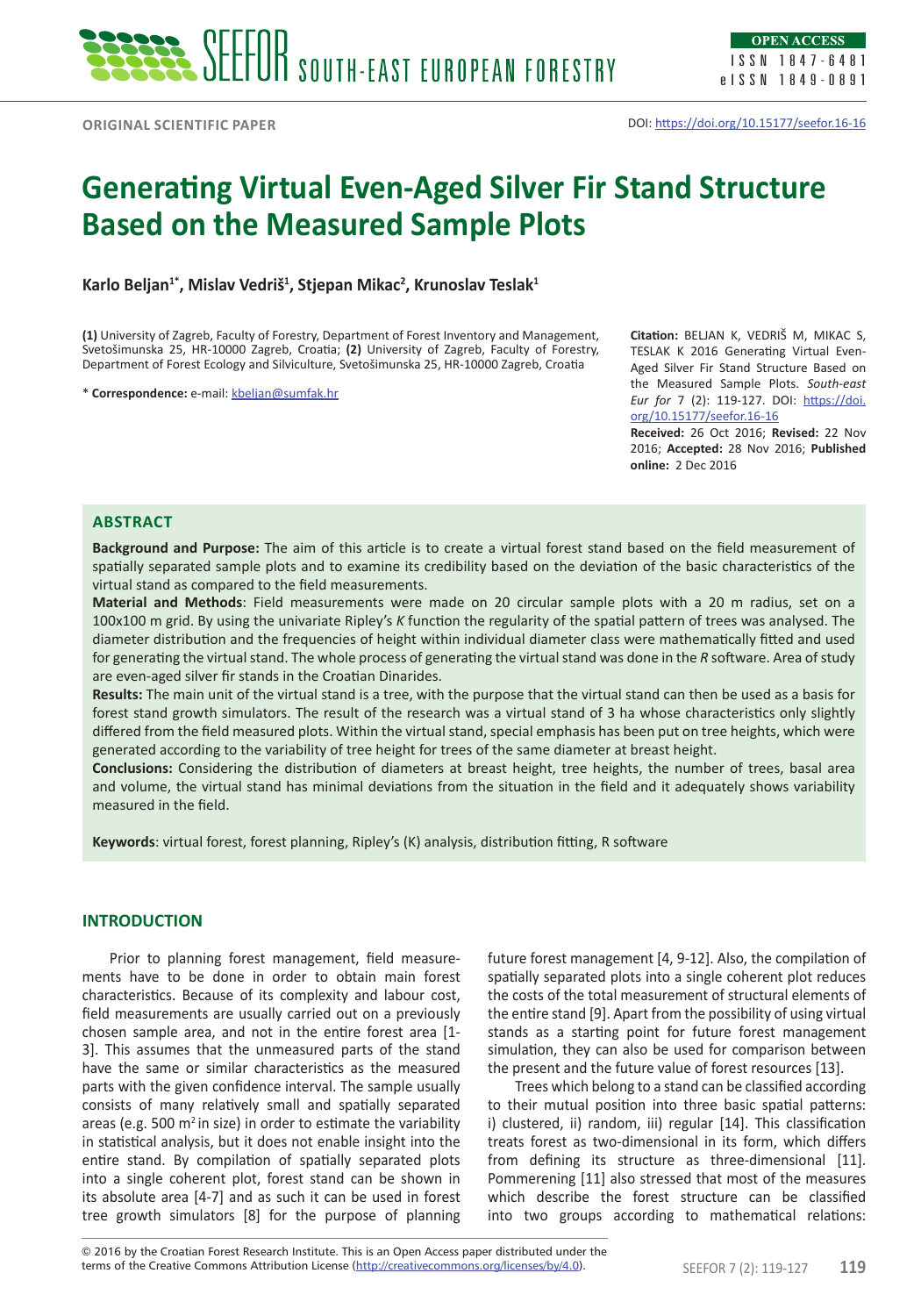distance-independent and distance-dependent. The spatial distribution of trees and their interrelationship based on tree species, diameter and similar factors, is primarily the result of the impact of habitat, but also of forest management. Stands consisting of several different tree species of different age and size are the most complicated for modelling [5, 11], unlike even-aged and pure stands.

Generating virtual forest stand is conditioned by the type of simulator which will simulate future theoretical and/ or practical management. According to Pretzsch *et al.* [15] and Ngo Bieng *et al.* [5], there are three levels of forest stand growth simulators (single-tree level, diameter class level and stand level). The classification is always conditioned by the basic input data [15], while it refers to the level of simulation [16] . Simulators based on individual trees are the most complex and they require detailed data about every single tree in the stand. It is especially important that the virtual stand of a single-tree level realistically represents the measured stand [17] so that the results of the simulation of management would be more realistic. When generating such a virtual stand, the spatial distribution of trees plays a crucial role. By directly joining separated spatial sample plots, the resulting spatial distribution of trees would not match the spatial distribution in the field because of the marginal trees of spatially adjoining plots. Therefore the spatial distribution of trees in a virtual stand has to include all the factors of spatial occurrence of trees in the field [8, 11, 17]. Virtual stand can cover a much larger area than the spatial sample based on which it was generated [4-6, 8], which is one of the reasons for creating a virtual stand in the first place. The aim of this article is to create a virtual forest stand based on the field measurement of spatially separated sample plots and to examine its credibility based on the deviation of the basic characteristics of the virtual stand as compared to the field measurements.

# **MATERIAL AND METHODS**

# **Study Site and Data Collection**

The study was conducted on an area of even-aged pure forests of silver fir (*Abies alba* Mill.) in Lika region, located in central Croatia (management unit Škamnica 44°58'N, 15°08'E). In forest of management unit Škamnica altitudes vary between 430 and 828 m a.s.l. Main soil types are limestone and dolomite. According to Köppen classification, the climate is marked as Cfwbx. Because of being evenaged and consisting of only one tree species (>95% of growing stock), this type of forest is rarely found in forest management of European fir forests [18]. Stands which belong to the observed forest are extremely similar to each other in terms of timber stock, stand basal area and increment [10]. The study site (management unit Škamnica) covers an area of 1833 ha, while the spatial sample obtained by field measurements is narrowed to a section (subcompartment) of 22.21 ha (Figure 1a).

Within a 100 m square grid oriented according to cardinal directions a total of 20 circular sample plots with 20 m radius were positioned. All trees within the plot (silver fir, beech (*Fagus sylvatica* L.) and other broadleaved hardwoods (OBH)) with a diameter at breast height (dbh) over 10 cm were measured. For every tree, its species, the specific position in the three-dimensional space, dbh, and absolute height were determined according to the Croatian National Forest Inventory (CRONFI) field procedures [19]. Regarding the tree species and the status of the tree (dead/ alive) four subpopulations were determined: fir-alive, firdead standing, beech, and broadleaved hardwoods. The total sampled area was 2.512 ha, which makes 11.3% of the studied stand's area. Field measurements were conducted during 2013 after selective felling.

#### **Spatial Structure Analyses**

Ripley's K(r) is a univariate function [20-22] used for the analysis of spatial structure. This function is based on the distance between all of the trees in a two-dimensional space [21], and it is often used in the analysis of spatial point patterns of forest ecosystems [23]. According to Ripley [20] and Ngo Bieng *et al.*[5], "Ripley's K function is a function of the mean number of other trees found within distance r from a typical tree and it defines different degrees of random, clustered or regular spatial organisation". In this study distance r around every tree is represented by a sequence of concentric circles with 0.5 m intervals. According to Besag and Diggle [24], L(r) square-root transformation of the main K(r) function was used.

The null hypothesis of the univariate function K(r) claims that there is no statistically significant difference between the spatial pattern of trees and the totally random spatial pattern, i.e. claiming that trees are randomly distributed. The confidence interval of totally random pattern was calculated by Monte Carlo simulation [25] with 99 repetitions of Poisson's distribution [26]. The analysis was done with R software [27] using the "spatstat" package [28].

#### **Generating Virtual Stand**

Based on the analysis of spatial structure on all 20 plots a virtual stand was generated with a given condition that the spatial pattern of trees for all subpopulations is identical to the pattern in the field. The spatial pattern was generated with "stats" package, which is part of the R software [27]. The generated virtual stand is square-shaped and has an area of 3 ha (Figure 1b).

Furthermore, the virtual stand is assigned with additional conditions which describe positions measured in the field. The simulated positions of trees are associated with the corresponding subpopulation (tree species and the condition of being alive/dead), dbh and tree height. The association process consists of several parts:

- i) The category of subpopulation (tree species and the condition of being alive/dead) has to be the same as in field measurements;
- ii) The dbh distribution in spatial structure. According to Jaworski and Podlaski [29] and Burkhart and Tomé [30], the diameter distribution with diameter classes of 5 cm is fitted by using one of the following functions: normal distribution [31], logarithmic normal distribution [32], Weibull's function [33] or gamma distribution. The fitted distribution which has the lowest values of parameters AIC and BIC is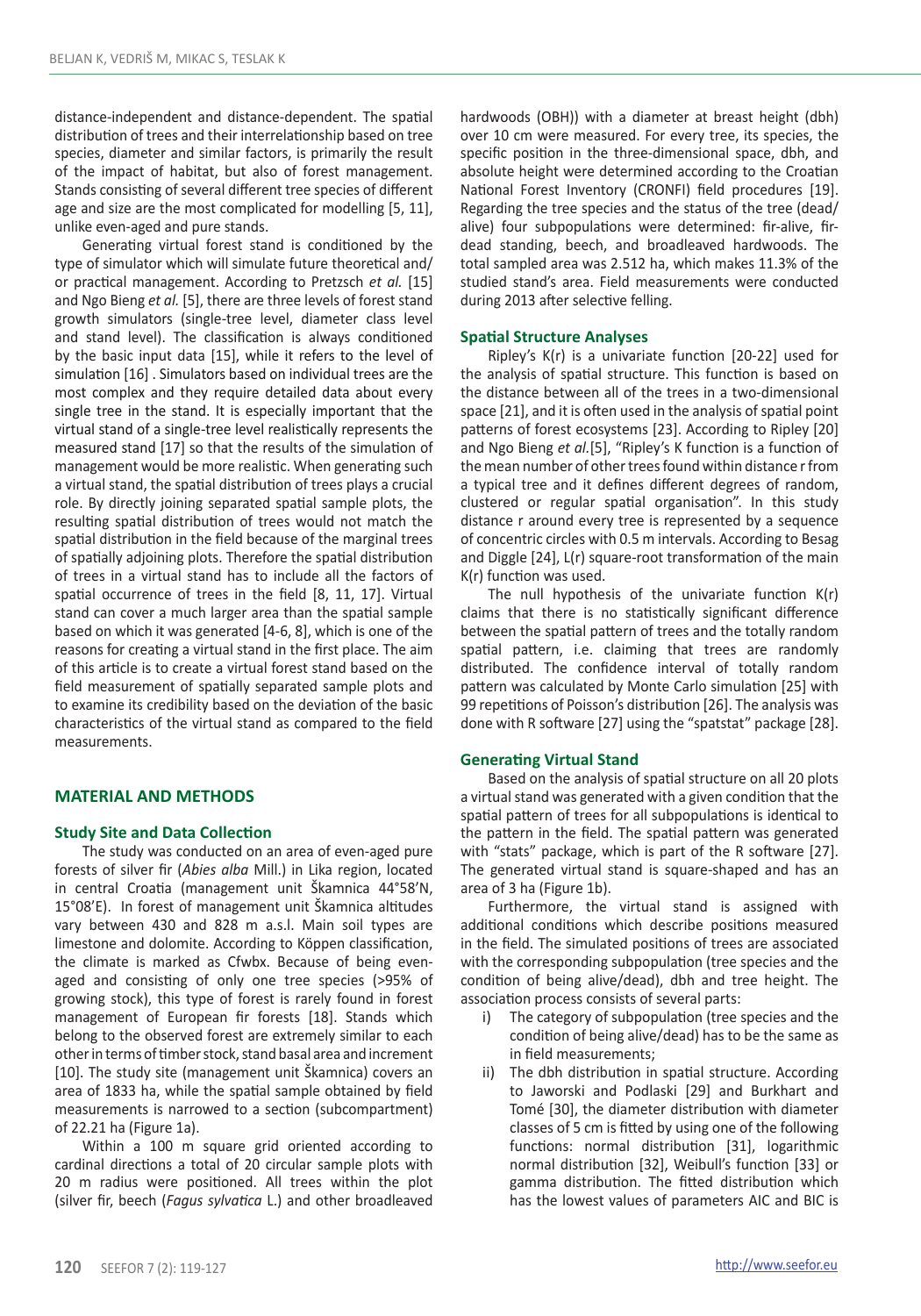

**FIGURE 1.** The spatial pattern of field measurements (a) and the generated virtual stand (b).

taken to be optimal, as according to Dziak *et al.* [34]. The fitting was done using the "fitdistrplus" package [35], which is a part of the R software [27]. The fitted distribution is associated with the allocation of the corresponding subpopulation in the area.

iii) The distribution of tree heights depending on dbh. The measured heights within a diameter class (5 cm) always include some variability. The measured heights were taken for every diameter class separately and their distributions within the class were mathematically fitted as described in ii). After this, the fitted distribution of heights was associated with the corresponding fitted dbh.

# **Virtual Stand Validation**

Deviation of the measured characteristics of the virtual stand from the field measurements were analysed by diameter classes for every stand variable separately (the number of trees, basal area and volume). Also, two-sided K-S test [36, 37] was used for determining the statistically significant difference between them using the "stats" package [27], with significance level being 0.05. The test was conducted separately for each specific subpopulation (tree species, alive-dead) and in total for all the subpopulations together, i.e. for the entire stand.

# **RESULTS**

Field measurements (Table 1) confirmed silver fir as the most frequent tree species in the study area. More than 80% of silver fir's timber stock is concentrated in diameter class's span between 37.5 cm and 62.5 cm, with diameter distribution characteristic for an even-aged stand (Figure 3a). Other subpopulations (dead standing fir trees, beech, other broadleaved hardwoods) in timber stock are together represented by only 2.47% and on average do not achieve dbh greater than around 30 cm (Table 1).

The analysis of the spatial structure with the univariate Ripley's K function was conducted for every sample plot separately (Figure 2). On a total of 19 plots, the spatial distribution of trees is random and it follows Poisson's distribution while trees are grouped on one of the plots. The criterion of random spatial distribution of trees is reflected in the comparison of the transformed Ripley's L(r) analysis for individual plots and Poissons's random distribution (Figure 2). The result of clustered spatial patterns are groups of young trees (dbh=15-25 cm), which are situated on more open parts of the stand. From the results of the twodimensional analysis it can be observed that the clustered pattern of trees is an exception, while random pattern prevails. Silver fir trees form the main stand (the upper storey), while other tree species can be found individually in the bush layer, i.e. in the lower storey.

According to the characteristics of the measured stand (Table 1), the number of trees in the virtual stand which were generated contained 375 trees∙ha<sup>-1</sup>, out of which 315 trees∙ha<sup>-1</sup> were silver fir (alive), 43 trees∙ha<sup>-1</sup> were silver fir (standing dead), 12 trees∙ha<sup>-1</sup> were beech and 5 trees∙ha<sup>-1</sup> other broadleaved hardwoods. The spatial distribution of dbhs (Figure 1b) was generated based on the analysis of spatial patterns of individual subpopulations (Figure 2). The relative coordinates (*x, y*) within the stand were associated with the fitted diameter distribution (Figure 3). Although in some subpopulations the field measurements did not determine the presence of trees in every diameter class (Table 1), in the process of distribution fitting all classes were used for generating the virtual stand (Figure 3).

The coefficients of determination  $(r^2)$  ranged from 0.70 to 0.85. The fitted distribution for the subpopulation of alive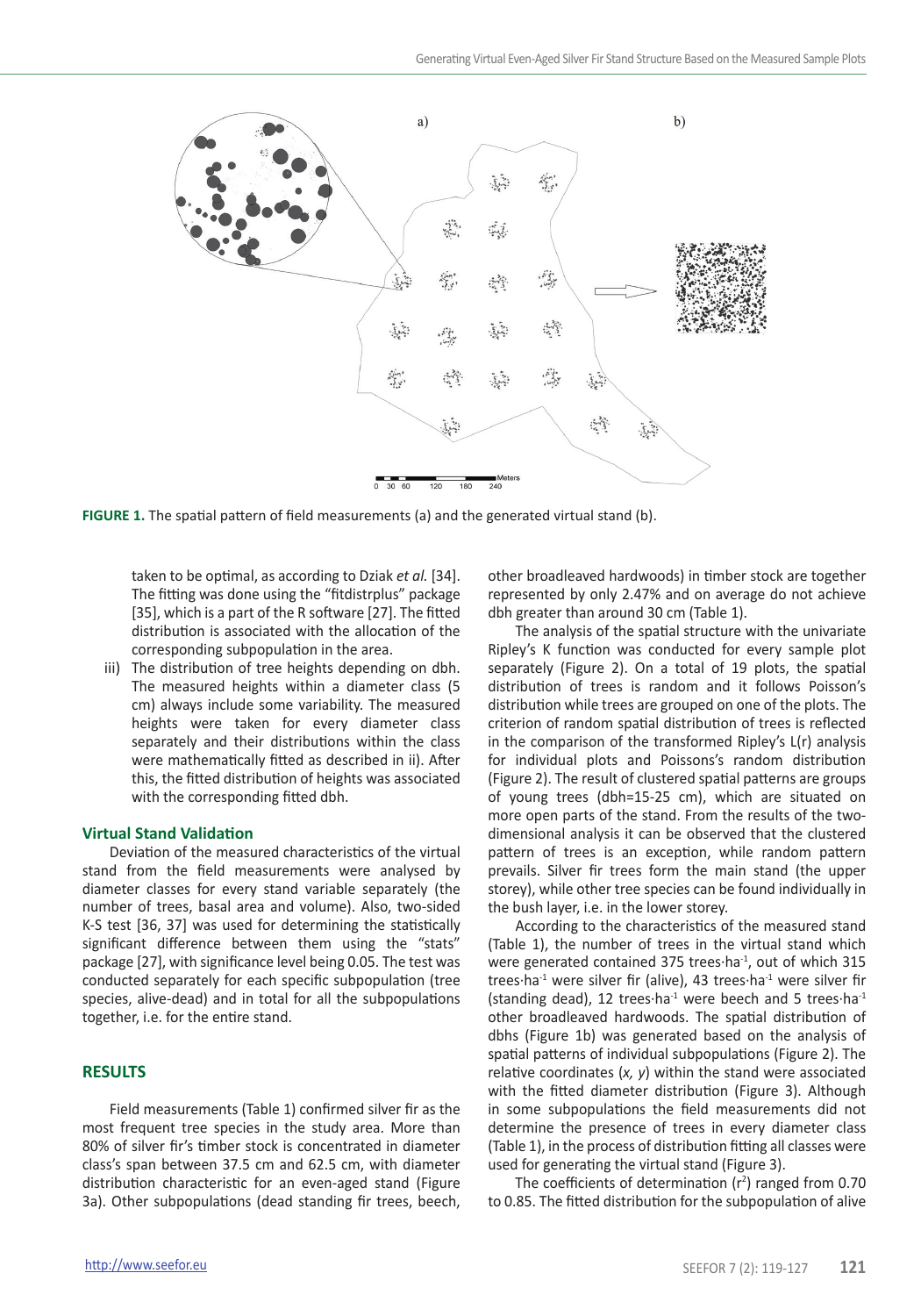|           | Abies alba Mill. |       |                      | Abies alba Mill. |      |              |                                                                                                                                                                                                                                                                                                                                                                                                                                                            | Fagus sylvatica L. |              |              | OBH* |              |                |       |        |
|-----------|------------------|-------|----------------------|------------------|------|--------------|------------------------------------------------------------------------------------------------------------------------------------------------------------------------------------------------------------------------------------------------------------------------------------------------------------------------------------------------------------------------------------------------------------------------------------------------------------|--------------------|--------------|--------------|------|--------------|----------------|-------|--------|
| dbh       | Alive            |       | <b>Dead standing</b> |                  |      |              | Alive                                                                                                                                                                                                                                                                                                                                                                                                                                                      |                    |              | Alive        |      |              | Σ              |       |        |
| (cm)      | N                | G     | $\mathsf{V}$         | $\mathsf{N}$     | G    | $\mathsf{V}$ | N<br>(trees·ha <sup>-1</sup> ) (m <sup>2</sup> ·ha <sup>-1</sup> ) (m <sup>3</sup> ·ha <sup>-1</sup> ) (trees·ha <sup>-1</sup> ) (m <sup>2</sup> ·ha <sup>-1</sup> ) (m <sup>3</sup> ·ha <sup>-1</sup> ) (trees·ha <sup>-1</sup> ) (m <sup>2</sup> ·ha <sup>-1</sup> ) (m <sup>2</sup> ·ha <sup>-1</sup> ) (m <sup>3</sup> ·ha <sup>-1</sup> ) (m <sup>3</sup> ·ha <sup>-1</sup> ) (m <sup>2</sup> ·ha <sup>-1</sup> ) (m <sup>3</sup> ·ha <sup>-1</sup> ) | G                  | $\mathsf{V}$ | $\mathsf{N}$ | G    | $\mathsf{V}$ | N              | G     | V      |
|           |                  |       |                      |                  |      |              |                                                                                                                                                                                                                                                                                                                                                                                                                                                            |                    |              |              |      |              |                |       |        |
| 12.5      | 13               | 0.16  | 0.89                 | 20               | 0.24 | 0.95         | $\overline{7}$                                                                                                                                                                                                                                                                                                                                                                                                                                             | 0.08               | 0.43         | 2            | 0.02 | 0.15         | 41             | 0.51  | 2.42   |
| 17.5      | 22               | 0.54  | 4.19                 | 11               | 0.27 | 1.55         | 2                                                                                                                                                                                                                                                                                                                                                                                                                                                          | 0.05               | 0.38         |              |      |              | 35             | 0.85  | 6.12   |
| 22.5      | 20               | 0.83  | 8.83                 | 6                | 0.24 | 1.85         | $\mathbf{1}$                                                                                                                                                                                                                                                                                                                                                                                                                                               | 0.03               | 0.21         | 2            | 0.07 | 0.62         | 29             | 1.16  | 11.51  |
| 27.5      | 27               | 1.62  | 19.36                | 3                | 0.19 | 1.12         | $\mathbf{1}$                                                                                                                                                                                                                                                                                                                                                                                                                                               | 0.05               | 0.71         |              |      |              | 31             | 1.86  | 21.19  |
| 32.5      | 33               | 2.78  | 35.62                | $\mathbf{1}$     | 0.09 | 1.00         |                                                                                                                                                                                                                                                                                                                                                                                                                                                            |                    |              | $\mathbf{1}$ | 0.04 | 0.37         | 36             | 2.91  | 36.99  |
| 37.5      | 44               | 4.91  | 67.49                |                  |      |              | $1\,$                                                                                                                                                                                                                                                                                                                                                                                                                                                      | 0.05               | 0.63         |              |      |              | 45             | 4.96  | 68.13  |
| 42.5      | 45               | 6.26  | 89.64                | $\mathbf{1}$     | 0.06 | 0.90         |                                                                                                                                                                                                                                                                                                                                                                                                                                                            |                    |              | $\mathbf{1}$ | 0.10 | 1.44         | 46             | 6.42  | 91.98  |
| 47.5      | 47               | 8.38  | 122.93               |                  |      |              | $\mathbf{1}$                                                                                                                                                                                                                                                                                                                                                                                                                                               | 0.07               | 1.09         |              |      |              | 48             | 8.45  | 124.02 |
| 52.5      | 31               | 6.65  | 99.44                | $\mathbf{1}$     | 0.08 | 1.18         |                                                                                                                                                                                                                                                                                                                                                                                                                                                            |                    |              |              |      |              | 32             | 6.73  | 100.63 |
| 57.5      | 20               | 5.19  | 78.51                |                  |      |              |                                                                                                                                                                                                                                                                                                                                                                                                                                                            |                    |              |              |      |              | 20             | 5.19  | 78.51  |
| 62.5      | 9                | 2.67  | 40.01                |                  |      |              |                                                                                                                                                                                                                                                                                                                                                                                                                                                            |                    |              |              |      |              | 9              | 2.67  | 40.01  |
| 67.5      | $\overline{2}$   | 0.85  | 12.97                |                  |      |              |                                                                                                                                                                                                                                                                                                                                                                                                                                                            |                    |              |              |      |              | $\overline{2}$ | 0.85  | 12.97  |
| 72.5      | $\mathbf{1}$     | 0.15  | 2.28                 |                  |      |              |                                                                                                                                                                                                                                                                                                                                                                                                                                                            |                    |              |              |      |              | $\mathbf{1}$   | 0.15  | 2.28   |
| 77.5      | $\mathbf{1}$     | 0.37  | 5.66                 |                  |      |              |                                                                                                                                                                                                                                                                                                                                                                                                                                                            |                    |              |              |      |              | $\mathbf{1}$   | 0.37  | 5.66   |
| Σ         | 315              | 41.36 | 587.83               | 43               | 1.18 | 8.55         | 12                                                                                                                                                                                                                                                                                                                                                                                                                                                         | 0.33               | 3.46         | 5            | 0.23 | 2.58         | 375            | 43.09 | 602.41 |
| Share (%) | 84               | 95.99 | 97.58                | 11               | 2.73 | 1.42         | 3                                                                                                                                                                                                                                                                                                                                                                                                                                                          | 0.75               | 0.57         | 1            | 0.52 | 0.43         | 100            | 100   | 100    |

**TABLE 1.** Stand structure based on the measured field plots: stand density (N, trees∙ha<sup>-1</sup>), basal area (G, m<sup>2</sup>·ha<sup>-1</sup>), volume (V, m<sup>3</sup>·ha<sup>-1</sup>).

\* other broadleaved hardwoods



**FIGURE 2.** The results of univariate Ripley's (K) analysis for silver fir on all plots. Black lines represent the transformed values of Ripley's (K) analysis for the distance 0-20 m for each plot. The area of Poissons's random distribution with confidence interval of 95% is shown in grey.

silver fir had the highest coefficient of determination, which was 0.85. For the subpopulation of dead standing beech the coefficient was 0.79, for beech it was 0.70, and for other broadleaved hardwoods 0.82.

Tree height is a function of the tree's dbh, which at this stage of generating virtual stand is already determined by its dimension and position. Figure 4 shows the comparison between the measured and the generated heights of alive and dead standing silver fir trees. Every diameter class was associated with the number of tree heights proportional to the number of heights of that diameter class measured on the plots. Tree heights of beech and other broadleaved hardwoods were not generated by mathematical fitting because of the extremely small number of them (beech 12 trees⋅ha<sup>-1</sup>, other broadleaved hardwoods 5 trees⋅ha<sup>-1</sup>), but field measured heights were used instead.

The virtual stand generated this way includes the variability of the sampled actual stand. Mathematical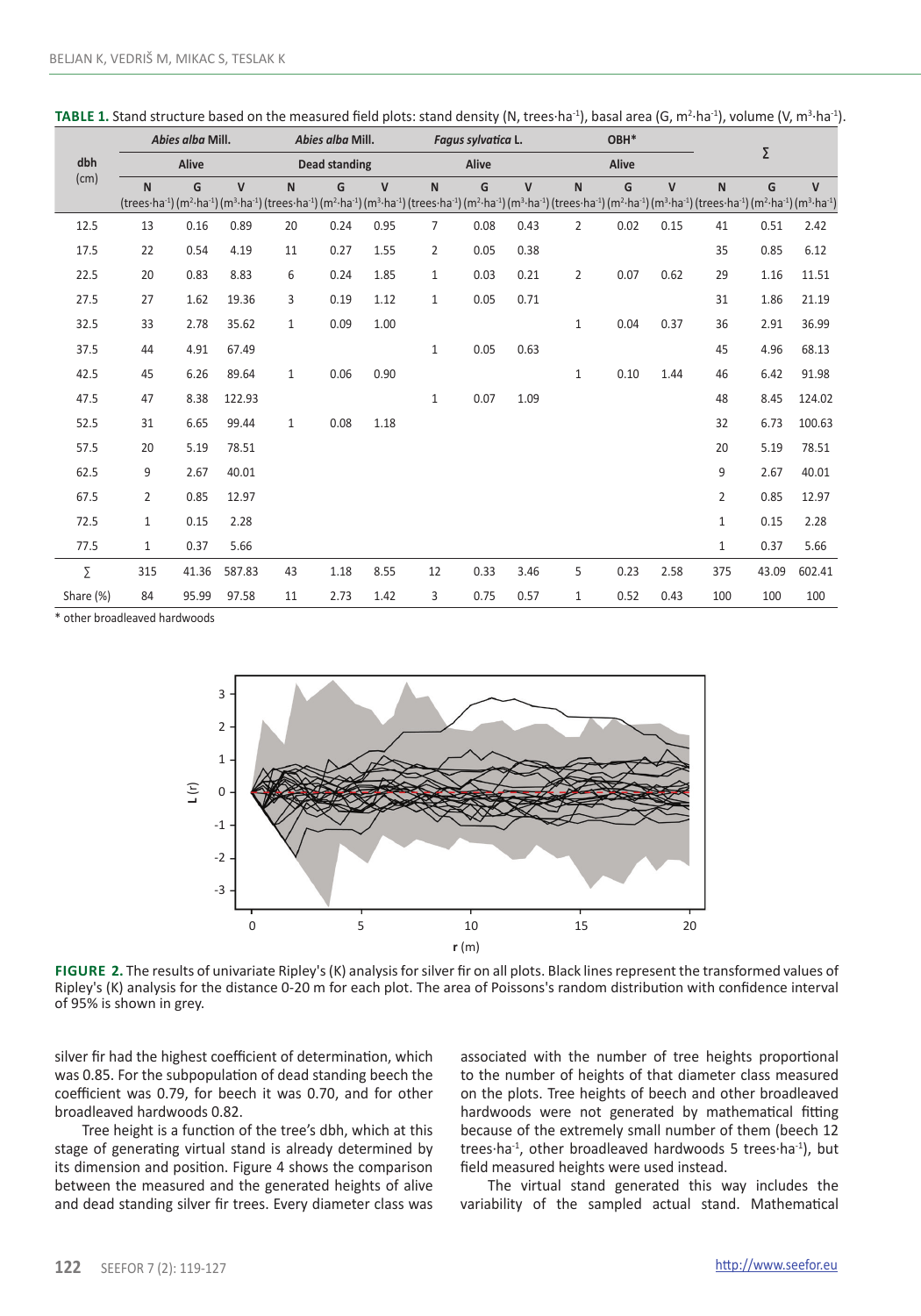

**Figure 3**. Diameter distributions for: alive silver fir (a), dead standing silver fir (b), beech (c), other broadleaved hardwoods (d); histograms represent sample plot data, line - mathematically fitted distribution.



**Figure 4.** The comparison of measured and generated heights for alive (1) and dead silver fir trees (2).

fitting of diameter distribution and the distribution of tree heights resulted in particular deviations from the actual situation (Table 2). The comparison shown in Table 2 was done on the level of one hectare. The greatest deviations in distributions were recorded for alive silver fir trees (the

number of trees -5 trees⋅ha<sup>-1</sup>, basal area 0.36 m<sup>2</sup>⋅ha<sup>-1</sup>, and volume 4.21  $m^3$ -ha<sup>-1</sup>). The results show that diameters at breast height for silver fir of medium diameter classes (37.5- 62.5 cm) have the greatest deviations, while for the lowest and highest diameter classes the deviations are significantly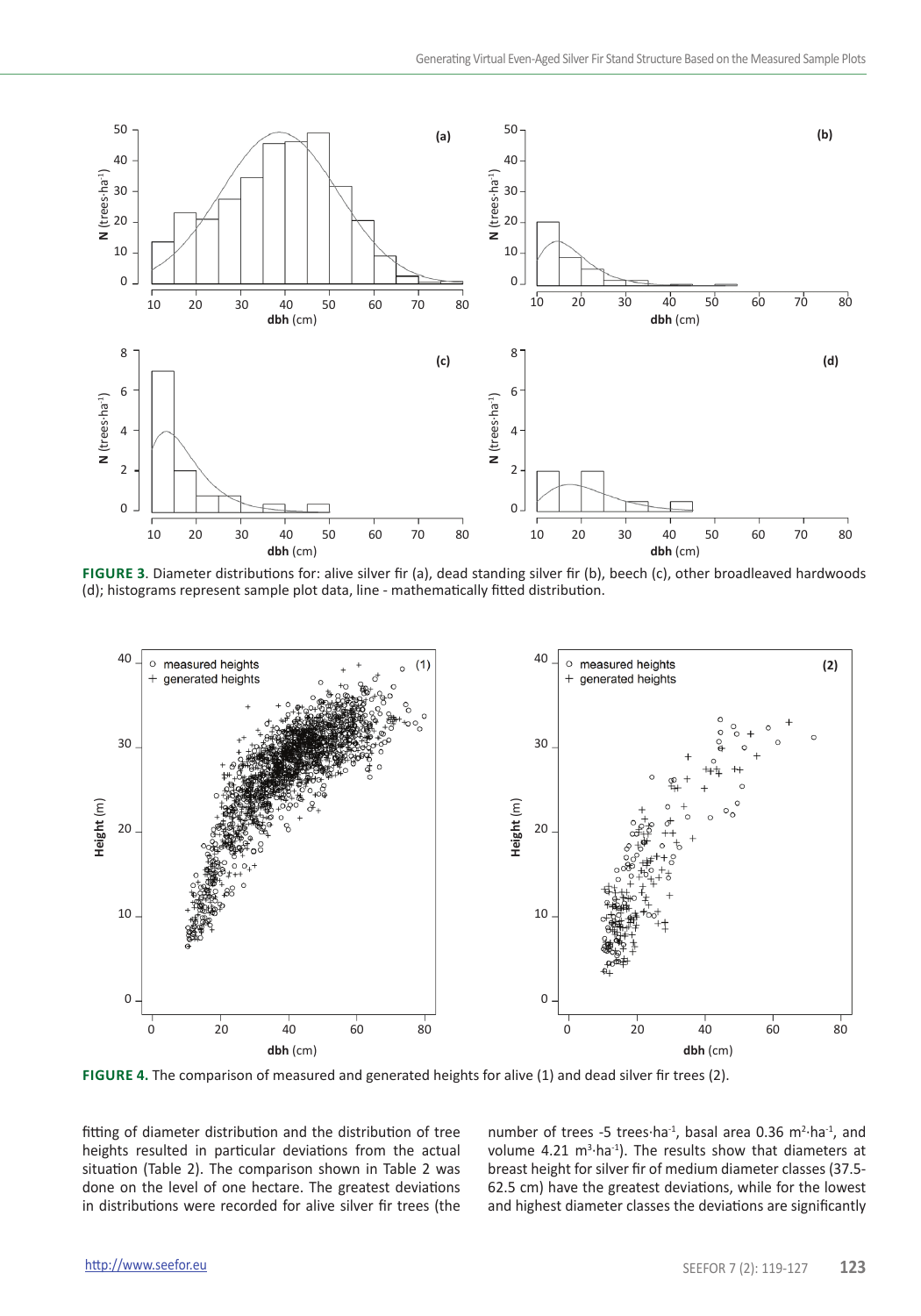|             |              | Abies alba Mill. |              | Abies alba Mill. |                      |                |                                                                                                                                                                                                                                                                                                                                                                                                                                                            | Fagus sylvatica L. |              |      | OBH*  |              |                |         |              |  |
|-------------|--------------|------------------|--------------|------------------|----------------------|----------------|------------------------------------------------------------------------------------------------------------------------------------------------------------------------------------------------------------------------------------------------------------------------------------------------------------------------------------------------------------------------------------------------------------------------------------------------------------|--------------------|--------------|------|-------|--------------|----------------|---------|--------------|--|
| dbh<br>(cm) |              | Alive            |              |                  | <b>Dead standing</b> |                |                                                                                                                                                                                                                                                                                                                                                                                                                                                            | Alive              |              |      | Alive |              |                | Σ       |              |  |
|             | N            | G                | $\mathbf{V}$ | $\mathbf N$      | G                    | $\overline{V}$ | $\mathbf N$<br>(trees·ha <sup>-1</sup> ) (m <sup>2</sup> ·ha <sup>-1</sup> ) (m <sup>3</sup> ·ha <sup>-1</sup> ) (trees·ha <sup>-1</sup> ) (m <sup>2</sup> ·ha <sup>-1</sup> ) (m <sup>3</sup> ·ha <sup>-1</sup> ) (trees·ha <sup>-1</sup> ) (m <sup>2</sup> ·ha <sup>-1</sup> ) (m <sup>2</sup> ·ha <sup>-1</sup> ) (trees·ha <sup>-1</sup> ) (m <sup>2</sup> ·ha <sup>-1</sup> ) (m <sup>2</sup> ·ha <sup>-1</sup> ) (m <sup>3</sup> ·ha <sup>-1</sup> ) | G                  | $\mathsf{V}$ | N    | G     | $\mathsf{V}$ | N              | G       | $\mathsf{V}$ |  |
| 12.5        | $-5$         | 0.00             | $-0.11$      | -8               | 0.00                 | $-0.30$        | 0                                                                                                                                                                                                                                                                                                                                                                                                                                                          | 0.00               | 0.00         | 0    | 0.00  | 0.00         | $-13$          | 0.00    | $-0.41$      |  |
| 17.5        | $-9$         | 0.00             | $-1.29$      | 5                | 0.00                 | 1.67           | 0                                                                                                                                                                                                                                                                                                                                                                                                                                                          | 0.00               | 0.00         | 0    | 0.00  | 0.00         | $-4$           | 0.00    | 0.38         |  |
| 22.5        | $-1$         | 0.00             | $-0.03$      | $\overline{4}$   | 0.00                 | 1.76           | 0                                                                                                                                                                                                                                                                                                                                                                                                                                                          | 0.00               | 0.00         | 0    | 0.00  | 0.00         | 3              | 0.00    | 1.73         |  |
| 27.5        | 8            | 0.40             | 5.54         | $\mathbf{1}$     | 0.00                 | 1.17           | 0                                                                                                                                                                                                                                                                                                                                                                                                                                                          | 0.00               | 0.00         | 0    | 0.00  | 0.00         | 9              | 0.40    | 6.71         |  |
| 32.5        | $\mathbf{1}$ | 0.10             | 0.99         | $\mathbf{1}$     | 0.00                 | 1.55           | $-1$                                                                                                                                                                                                                                                                                                                                                                                                                                                       | 0.00               | $-0.10$      | 0    | 0.00  | 0.00         | $\mathbf{1}$   | 0.10    | 2.44         |  |
| 37.5        | 6            | 0.70             | 9.81         | $\mathbf{1}$     | 0.00                 | 0.32           | 0                                                                                                                                                                                                                                                                                                                                                                                                                                                          | 0.00               | 0.00         | 0    | 0.00  | 0.00         | $\overline{7}$ | 0.70    | 10.13        |  |
| 42.5        | 6            | 0.90             | 11.60        | $-1$             | 0.00                 | $-0.10$        | $-1$                                                                                                                                                                                                                                                                                                                                                                                                                                                       | 0.00               | $-0.20$      | 0    | 0.00  | 0.00         | 4              | 0.90    | 11.30        |  |
| 47.5        | $-10$        | $-2.00$          | $-27.60$     | 0                | 0.00                 | 0.00           | 0                                                                                                                                                                                                                                                                                                                                                                                                                                                          | 0.00               | 0.00         |      |       |              | $-10$          | $-2.00$ | $-27.60$     |  |
| 52.5        | -6           | $-1.00$          | $-22.90$     | $-1$             | 0.00                 | $-1.20$        |                                                                                                                                                                                                                                                                                                                                                                                                                                                            |                    |              |      |       |              | $-7$           | $-1.00$ | $-24.10$     |  |
| 57.5        | $\mathbf{1}$ | 0.30             | 5.20         |                  |                      |                |                                                                                                                                                                                                                                                                                                                                                                                                                                                            |                    |              |      |       |              | $\mathbf{1}$   | 0.30    | 5.20         |  |
| 62.5        | $\mathbf{1}$ | 0.40             | 5.64         |                  |                      |                |                                                                                                                                                                                                                                                                                                                                                                                                                                                            |                    |              |      |       |              | $\mathbf{1}$   | 0.40    | 5.64         |  |
| 67.5        | $\mathbf{1}$ | 0.30             | 4.98         |                  |                      |                |                                                                                                                                                                                                                                                                                                                                                                                                                                                            |                    |              |      |       |              | $\mathbf{1}$   | 0.30    | 4.98         |  |
| 72.5        | 2            | 1.20             | 18.00        |                  |                      |                |                                                                                                                                                                                                                                                                                                                                                                                                                                                            |                    |              |      |       |              | $\overline{2}$ | 1.20    | 18.00        |  |
| 77.5        | $-1$         | 0.00             | $-5.66$      |                  |                      |                |                                                                                                                                                                                                                                                                                                                                                                                                                                                            |                    |              |      |       |              | $-1$           | 0.00    | $-5.66$      |  |
| Σ           | $-5$         | 0.40             | 4.21         | $\overline{2}$   | 0.00                 | 5.48           | $-2$                                                                                                                                                                                                                                                                                                                                                                                                                                                       | 0.00               | $-0.30$      | 0    | 0.00  | 0.00         | $-6$           | 1.30    | 8.74         |  |
| Average     | $-0.43$      | 0.03             | 0.30         | 0.22             | 0.03                 | 0.54           | $-0.25$                                                                                                                                                                                                                                                                                                                                                                                                                                                    | 0.00               | $-0.04$      | 0.00 | 0.00  | 0.00         | $-0.43$        | 0.05    | 0.62         |  |
| St.dev.     | 5.44         | 0.80             | 12.40        | 3.70             | 0.10                 | 1.00           | 0.46                                                                                                                                                                                                                                                                                                                                                                                                                                                       | 0.00               | 0.07         | 0.00 | 0.00  | 0.00         | 6.30           | 0.80    | 12.60        |  |

**Table 2.** The deviation of the structural elements of the virtual stand from the plot data: stand density (N, trees∙ha-1), basal area (G, m<sup>2.</sup>ha<sup>-1</sup>), volume (V, m<sup>3.</sup>ha<sup>-1</sup>).

\* other broadleaved hardwoods

smaller. The difference of the virtual stand to the sample plots was calculated only up to those diameter classes for which the presence of trees was determined by field measurements.

In total, in the virtual stand the volume is greater only by 8.74 m<sup>3</sup>⋅ha<sup>-1</sup>, basal area is greater by 1.30 m<sup>2</sup>⋅ha<sup>-1</sup>, and the number of trees is smaller by 6 trees∙ha<sup>-1</sup> (Table 2) as compared to the results of field measurements (Table 1). The deviation for volume, shown in percentage (%), is 1.46%, for basal area it is 1.36% and for the total number of trees -1.06%.

Table 3 shows the results of the Kolmogorov-Smirnov test (K-S test) for the distributions of measured and generated values for dbh, tree height and volume of individual trees. With respect to the D value of the K-S test, deviations between the cumulative relative distributions of the two stands (measured and generated) are tested. The K-S test deviations for the subpopulation of beech were minimal, but the statistically significant difference between dbh and volume was recorded for the subpopulation of dead standing silver fir. According to this test, the subpopulation of alive fir does not have a statistically significant deviation from the situation in the field, which is especially important because this subpopulation makes 97% of growing stock and 84% of the number of trees in the stand. Also, in total (the comparison on the level of the entire stand) the difference is not significant.

# **DISCUSSION**

Directly joining spatially adjacent plots into a single coherent plot would result in an incorrect spatial structure of trees in the areas where the adjacent plots are connected [11], but there is also a possibility of using such plots as a basis for forest stand growth simulators [38]. In the virtual stand the simulated spatial organisation (x, y) does not have identical distances between trees to those measured in the field, but the whole virtual stand meets the requirement of the spatial pattern (regular, clustered or random) with respect to the results of Ripley's spatial analysis of individual subpopulations [5, 8-10]. Some authors [5, 6, 9, 11] agree with the claim that random distribution of trees is the most common and that generating a virtual stand according to random distribution is a less significant mistake. The only possible mistake caused by spatial pattern of trees might be found if the virtual stand is connected with forest stand growth simulators. In that case, the result of the stand's future development can to some extent be influenced by the mutual position of subpopulations [9, 39, 40]. The disadvantage of the majority of virtual stands is not taking into account the three-dimensional aspect of the forest [41]. The analysis of spatial structure, as well as the generating of the relative coordinates (x, y), generally refers to the analysis of horizontal projections of trees' positions. However, it is possible to generate relative coordinates of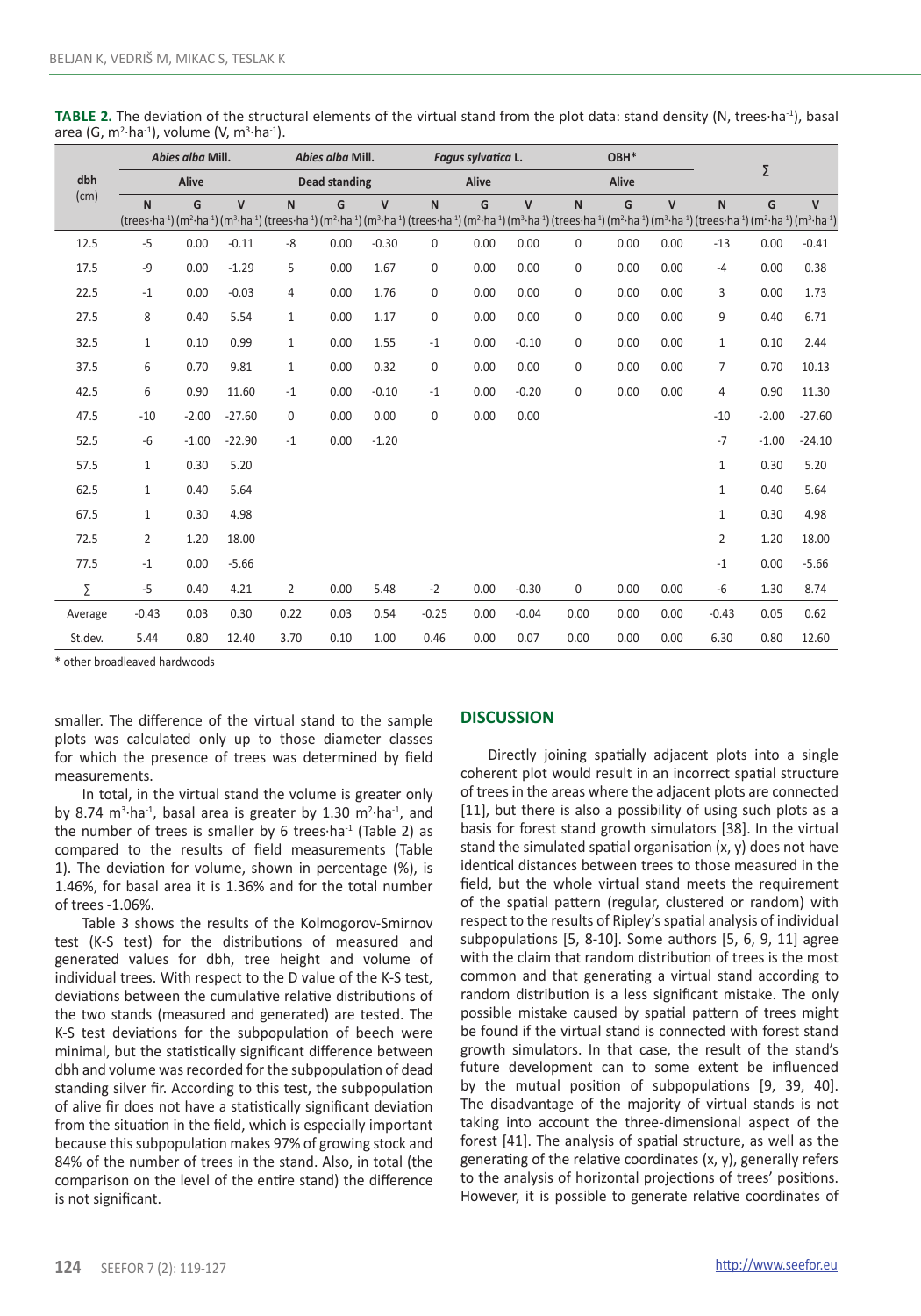| $K-S$<br>test |              | Abies alba Mill. |        |               | Abies alba Mill. |        |        | Fagus sylvatica L. |        |        |          |        |
|---------------|--------------|------------------|--------|---------------|------------------|--------|--------|--------------------|--------|--------|----------|--------|
|               | <b>Alive</b> |                  |        | Dead standing |                  |        |        | <b>Alive</b>       |        |        |          |        |
|               | dbh          | Height           | Volume | dbh           | Height           | Volume | dbh    | Height             | Volume | dbh    | Height   | Volume |
| $N1/N2*$      |              | 800/933          |        |               | 75/135           |        |        | 30/33              |        |        | 915/1111 |        |
| D             | 0.054        | 0.061            | 0.061  | 0.290         | 0.102            | 0.216  | 0.069  | 0.042              | 0.072  | 0.043  | 0.035    | 0.040  |
| p value       | 0.1585       | 0.0763           | 0.0792 | 0.0005        | 0.4911           | 0.0219 | 1.0000 | 1.0000             | 1.0000 | 0.2950 | 0.5434   | 0.3679 |

**Table 3.**The results of the Kolmogorov-Smirnov test for the comparison of the distribution of the measured and generated values.

\* the ratio between the number of measured and the total number of generated trees

D – maximum difference of cumulative values

trees by using digital terrain model (DTM), but the horizontal projections would be identical. This is also corroborated by the characteristics of forest stand growth simulators which mostly work with horizontal surfaces [15]. The object of this research is characterised by up to 10% of inclination which could be ignored without having any significant mistakes as a consequence in further simulations of this stand's management.

In this research, the analysis of spatial distribution was done with the univariate Ripley's function for every individual subpopulation. Even though the subpopulation of silver fir (alive) holds more than 97% of timber stock, the bivariate analysis was not done because the contribution of other subpopulations was too small. In case there are more subpopulations and all of them are represented by 10% or more, it is possible to conduct an adequate bivariate analysis for all populations, as it was done by Pretzsch [8], Goreaud *et al.* [42] and Grabarnik and Särkkä [43]. In other words, in this paper the subpopulations were analysed independently of each other because only one subpopulation was dominant. In case of an even-aged pure stand of silver fir, the assumption taken was that there was no significant spatial interaction between the subpopulations.

Tree height is a function of its diameter at breast height and it is natural that trees of the same diameters at breast height are of different heights [44-47]. In this study tree heights were not associated with their corresponding diameter based on height–daimeter equations (e.g. by using Michailoff's function [48]), beacuse the fitted height curve does not describe variability within the same diameter class and thus reduces the variability of heights of real forest stand. Therefore in this study the variability of heights was associated with the corresponding diameter at breast height in a way that the distribution of heights within the same diameter class were taken into account (Figure 4). The presented way of generating virtual stand in this segment differs from the majority of similar studies.

When simulating a virtual stand it is fully expected that some deviations from field measurements will occur (Table 2). The comparison presented in Table 2 has been done on the area of one hectare, which is an adequate measure for this purpose. The virtual stand was generated based on a methodology which will always, on average, result in the

same characteristics, no matter the size of the area. The Kolmogorov-Smirnov test was done for all measured trees in the field (2.512 ha) and all trees belonging to the 3 ha area of the virtual stand. The deviations were primarily a result of the mathematical fitting of diameter distribution and the variability of tree heights within the same diameter class. Although the best possible fitting functions were used, they are still equations, and therefore they cannot completely stochastically describe all the variability in a forest stand [29]. In Figure 3 it can be seen that particular subpopulations are not continuously represented in all diameter classes, but appear intermittently in fitted distribution. In such cases, due to using continuous mathematical functions, the result of fitting always has to be greater than zero (Figure 3). There are no deviations for the subpopulation of other broadleaved hardwoods because the dimensions are identical to those measured in the field, so neither the K-S test is shown in Table 3. The distributions for this subpopulation are identical in the measured and in the virtual forest because of a very low frequency of only five trees per hectare, which was easier to generate.

The final result of this study is a virtual stand of 3 ha. According to Čavlović *et al.* [49], and Čavlović and Božić [50], that is the minimal area on which it is possible to establish a selective structure in the range of beech-fir forests of the Croatian Dinarides. On the other hand, the minimal stand area for sustainable even-aged forest management is one hectare. Therefore this generated area of the virtual stand is at the same time the universal and the minimal area for further management simulation in its two basic forms: the selective and the regular form. This is corroborated by the fact that silver fir supports both forms of management [10]. For the aforementioned management simulation, the virtual stand should be connected to one of the forest stand growth simulators on the level of one tree. Although this is a virtual stand in which for every tree many characteristics are known (position, species, diameter, height), the projection of future management which involves felling on the level of a single tree would be made difficult and very impractical for a virtual stand with a larger area (e.g. 10 ha, 20 ha or 50 ha). An area of 3 ha enables the user to decide in a relatively short period of time which tree should be cut, but that the result of management simulation is the same as the result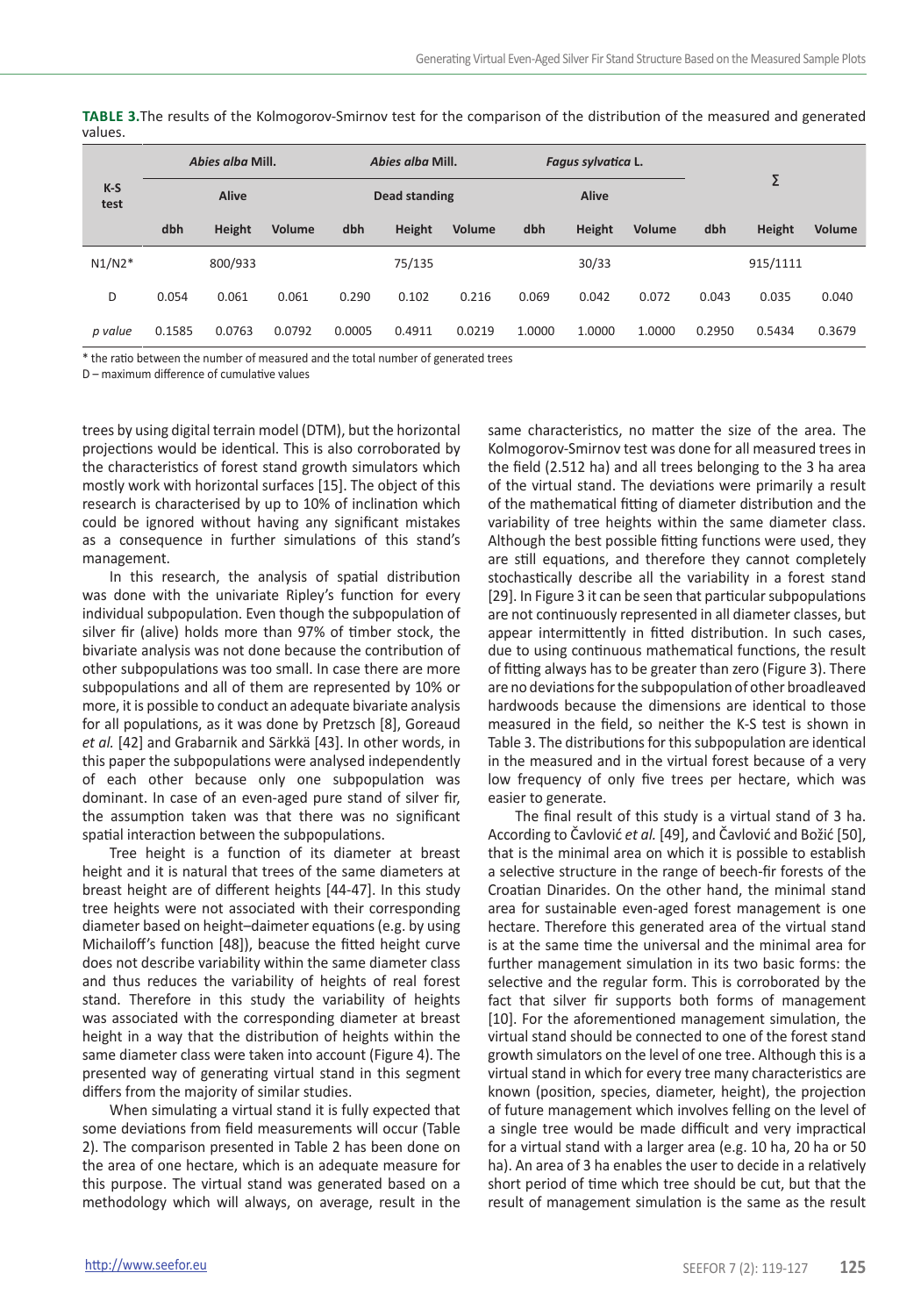from a much larger area.

Before generating a virtual stand, data have to be collected by field measurement. Forest management and inventory is prescribed by the regulations of a particular country. In intensive standwise inventories forest stands are measured cyclically every ten years in order to develop management plans. However, those data are still not enough for generating a virtual stand. What is missing are the data about the spatial pattern of trees. This kind of research leads to the possibility of updating the abovementioned data with the spatial structure which can be determined in a relatively short time and at low cost. Stands are already organised based on the structural similarities within them so it is expected that the spatial pattern and analysis within them would be the same. This way it is possible to create entire virtual forests [16].

# **CONCLUSION**

Considering the distribution of diameters at breast height, tree heights, the number of trees, basal area and volume, the virtual stand has minimal deviations from the situation in the field and it adequately shows variability measured in the field. Variability is an inherent component of the most common stand characteristics which has to be determined when planning and managing forests. It is obvious that the characteristics of ground vegetation, shrubs, ground water and the like would not match the situation in the field. However, the presented methodology can have its role in ecology and can upgrade the process of generating virtual stands.

The virtual stand generated as part of this research can be used as a basis for forest stand growth simulators whose basic unit is a single tree and this way it can examine various future scenarios for managing both forest stands and entire forests. In that case, a virtual stand has to be generated for every part of the area managed as a separate stand (subcompartment), because the virtual stand represents only a single stand within the entire forest. Virtual stands can be used in several different branches of forestry for which the size of the area is the most important factor, for example in landscape management. As part of a long-term forest management planning, generating virtual stands and using them in forest stand growth simulators should become a standardized procedure with the aim of predicting future forest characteristics as realistically as possible. The logical continuation of such plans is using forestry economics in order to provide an answer to the question of which potential future scenarios are economically justifiable.

# **REFERENCES**

- 1. JAZBEC A, VEDRIŠ M, BOŽIĆ M, GORŠIĆ E 2011 Efficiency of inventory in uneven-aged forests on sample plots with different radii. *Croat J For Eng* 32 (1): 301-312
- 2. VEDRIŠ M, JAZBEC A, FRNTIĆ M, BOŽIĆ M, GORŠIĆ E 2009 Precision of structure elements' estimation in a beech-fir stand depending on circular sample plot size. *Sumar list* 133 (7-8): 369-379
- 3. KANGAS A, MALTAMO M 2006 Forest Inventory: Methodology and Applications. Springer, Dordrecht, The Netherlands, 362 p. DOI: https://doi.org/10.1007/1-4020-4381-3
- 4. HANEWINKEL M, PRETZSCH H 2000 Modelling the conversion from even-aged to uneven-aged stands of Norway spruce (*Picea abies* L. Karst.) with a distance-dependent growth simulator. *Forest Ecol Manag* 134 (1–3): 55-70. https://doi. org/10.1016/S0378-1127(99)00245-5
- 5. NGO BIENG M A, GINISTY C, GOREAUD F 2011 Point process models for mixed sessile forest stands. *Ann For Sci* 68 (2): 267-274. DOI: https://doi.org./10.1007/s13595-011-0033-y
- 6. NGO BIENG MA, GINISTY C, GOREAUD F, PEROT T 2006 First typology of oak and scots pine mixed stands in Orléans forest (France), based on the canopy spatial structure. *New Zeal J For Sci* 36 (2/3): 325-346.
- 7. DEGENHARDT A, POMMERENING A 1999 Simulative Erzeugung von Bestandesstrukturen auf der Grundlage von Probekreisdaten. Sektion Forstliche Biometrie und Informatik im Deutschen Verband Forstlicher Forschungsanstalten, Volpriehausen, 15 p
- 8. PRETZSCH H 1997 Analysis and modeling of spatial stand structures. Methodological considerations based on mixed beech-larch stands in Lower Saxony. *Forest Ecol Manag* 97 (3): 237-253. https://doi.org/10.1016/S0378-1127(97)00069-8
- 9. STAMATELLOS G, PANOURGIAS G 2005 Simulating spatial distributions of forest trees by using data from fixed area plots. *Forestry* 78 (3): 305-312. DOI: https://doi.org/10.1093/ forestry/cpi028
- 10. BELJAN K 2015 Economic analysis of even-aged silver fir (*Abies alba* Mill.) forest management. PhD thesis, University of Zagreb, Croatia, Zagreb, 166 p
- 11. POMMERENING A 2002 Approaches to quantifying forest structures. *Forestry* 75 (3): 305-324. DOI: https://doi. org/10.1093/forestry/75.3.305
- 12. LAFOND V, LAGARRIGUES G, CORDONNIER T, COURBAUD B 2013 Uneven-aged management options to promote forest resilience for climate change adaptation: effects of group selection and harvesting intensity. *Ann For Sci* 71 (2): 173- 186. DOI: https://doi.org/10.1007/s13595-013-0291-y
- 13. BIGING G S, DOBBERTIN M 1995 Evaluation of Competition Indices in Individual Tree Growth Models. *Forest Sci* 41 (2): 360-377
- 14. DIGGLE P J 2003 Statistical analysis of spatial point patterns. Hodder Arnold, London, UK, 159 p
- 15. PRETZSCH H, BIBER P, DURSKY J, GADOW K, HASENAUER H, KÄNDLER G, GENK G, KUBLIN E, NAGEL J, PUKKALA T, SKOVSGAARD J P, SODTKE R, STERBA H 2002 Recommendations for standardized documentation and further development of forest growth. *Forstwiss Centralbl* 121 (3): 138-151. DOI: https://doi.org/10.1046/j.1439- 0337.2002.00138.x
- 16. POTT M, FABRIKA M 2002 An information system for the evaluation and spatial analysis of forest inventory. Fosrtwiss Centralbl 121 (1): 80-88
- 17. POMMERENING A 2006 Evaluating structural indices by reversing forest structural analysis. *Forest Ecol Manag* 224 (3): 266-277. DOI: https://doi.org/10.1016/j.foreco.2005.12.039